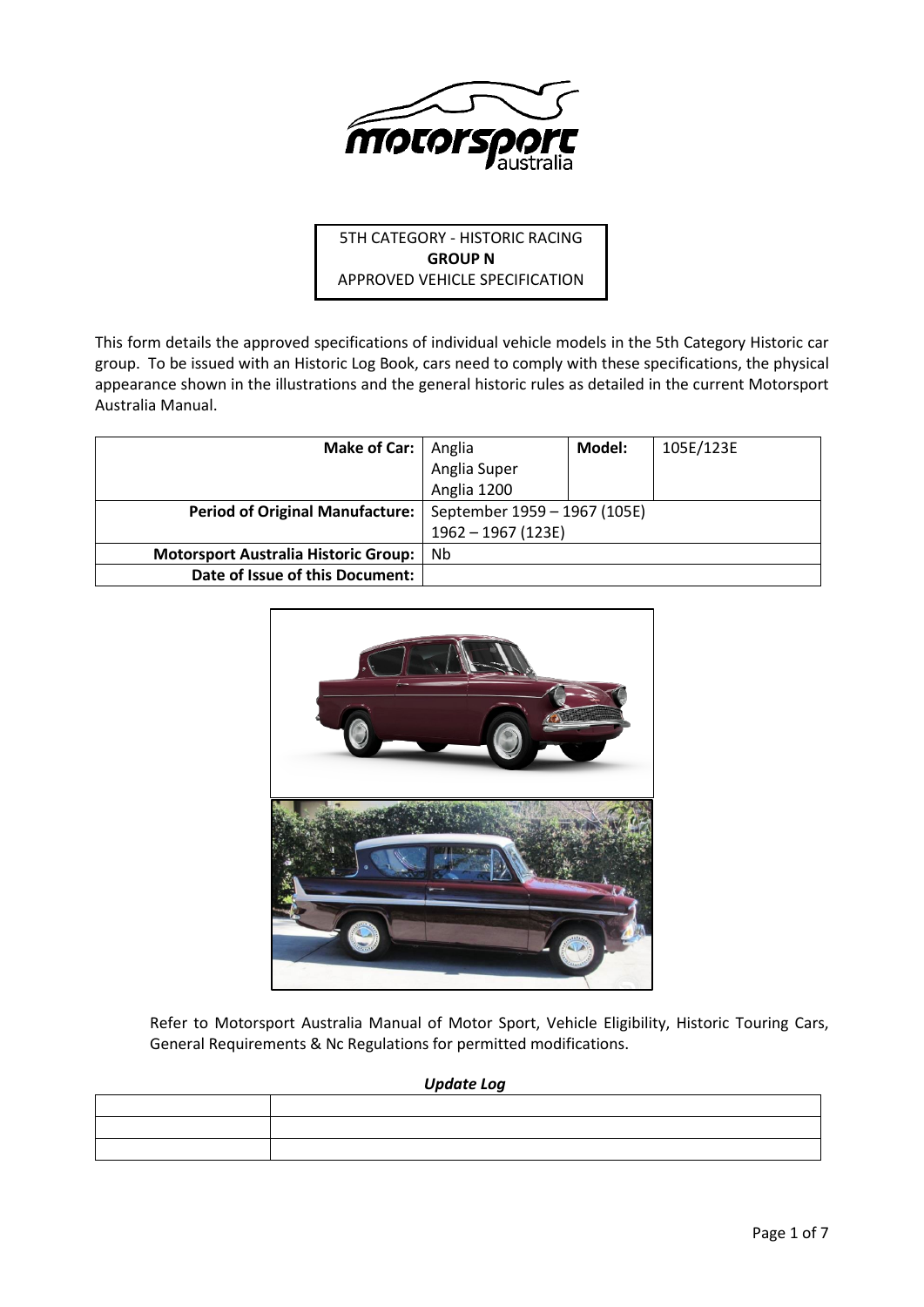## *SECTION 1 - CHASSIS*

## *1.1. CHASSIS*

| <b>Description:</b>             | Unitary construction                          |
|---------------------------------|-----------------------------------------------|
| <b>Period of Manufacture:</b>   | $1959 - 1967$                                 |
| Manufacturer:                   | Ford                                          |
| <b>Chassis Number From:</b>     | 10XE XXXXX                                    |
| <b>Chassis Number location:</b> | Stamped between the first two strut top bolts |
| Material:                       | Steel                                         |
| <b>Comments</b>                 | None                                          |

#### *1.2. FRONT SUSPENSION*

| <b>Description:</b>           | Independent - by MacPherson Strut with lower arm and sway bar |         |             |    |
|-------------------------------|---------------------------------------------------------------|---------|-------------|----|
| <b>Spring Medium:</b>         | Coil                                                          |         |             |    |
| Damper Type:                  | Telescopic incorporated in strut<br>Adjustable:<br>No         |         |             |    |
| Anti-sway bar:                | Yes                                                           |         | Adjustable: | No |
| <b>Suspension adjustable:</b> | Yes                                                           | Method: | Toe         |    |
| Comments:                     | Refer to Appendix A                                           |         |             |    |

## *1.3. REAR SUSPENSION*

| <b>Description:</b>           | Live rear axle                 |         |             |     |  |
|-------------------------------|--------------------------------|---------|-------------|-----|--|
| <b>Spring Medium:</b>         | Semi elliptical leaf           |         |             |     |  |
| Damper Type:                  | Adjustable:<br>No<br>Lever arm |         |             |     |  |
| Anti-sway bar:                | No                             |         | Adjustable: | N/A |  |
| <b>Suspension adjustable:</b> | No                             | Method: | N/A         |     |  |
| <b>Comments:</b>              | Refer to Appendix A            |         |             |     |  |

## *1.4. STEERING*

| Type:    | ---<br>Ddll<br>culdulle | м<br>ıke: | $\overline{\phantom{0}}$<br>Fora |
|----------|-------------------------|-----------|----------------------------------|
| comments | None                    |           |                                  |

# *1.5. BRAKES*

*102E*

|                               | <b>Front</b>   | Rear           |
|-------------------------------|----------------|----------------|
| Type:                         | Drum           | Drum           |
| <b>Dimensions:</b>            | 45 mm x 203 mm | 38 mm x 203 mm |
| <b>Material of drum/disc:</b> | Cast iron      | Cast iron      |
| No. cylinders/pots per wheel: | Two            | One            |
| <b>Actuation:</b>             | Hydraulic      | Hydraulic      |
| <b>Caliper make:</b>          | N/A            |                |
| <b>Caliper type:</b>          | N/A            |                |
| <b>Material:</b>              | N/A            |                |
| <b>Master cylinder make:</b>  | Girling        |                |
| Type:                         | Single         |                |
| <b>Adjustable bias:</b>       | No.            |                |
| <b>Servo Fitted:</b>          | No.            |                |
| <b>Comments:</b>              | None           |                |

## *1.6. BRAKES*

#### *123E*

|                               | <b>Front</b>            | Rear           |
|-------------------------------|-------------------------|----------------|
| Type:                         | Disc, solid             | Drum           |
| <b>Dimensions:</b>            | 12.7 mm $\times$ 231 mm | 38 mm x 203 mm |
| <b>Material of drum/disc:</b> | Cast iron               | Cast iron      |
| No. cylinders/pots per wheel: | Two                     | One            |
| <b>Actuation:</b>             | Hydraulic               | Hydraulic      |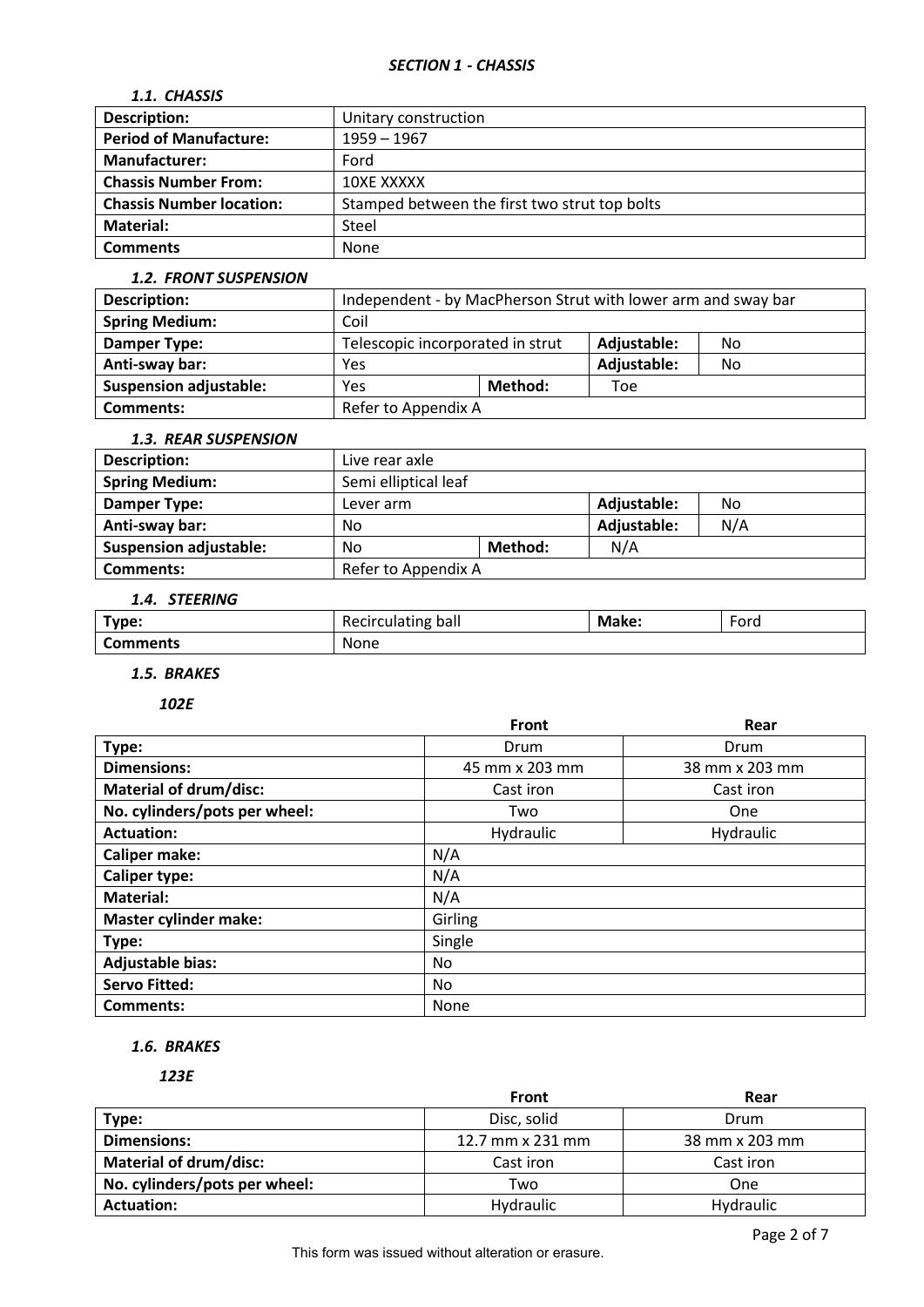| <b>Caliper make:</b>         | Girling   |
|------------------------------|-----------|
| <b>Caliper type:</b>         | Fixed     |
| <b>Material:</b>             | Cast iron |
| <b>Master cylinder make:</b> | Girling   |
| Type:                        | Single    |
| <b>Adjustable bias:</b>      | No        |
| <b>Servo Fitted:</b>         | No        |
| <b>Comments:</b>             | None      |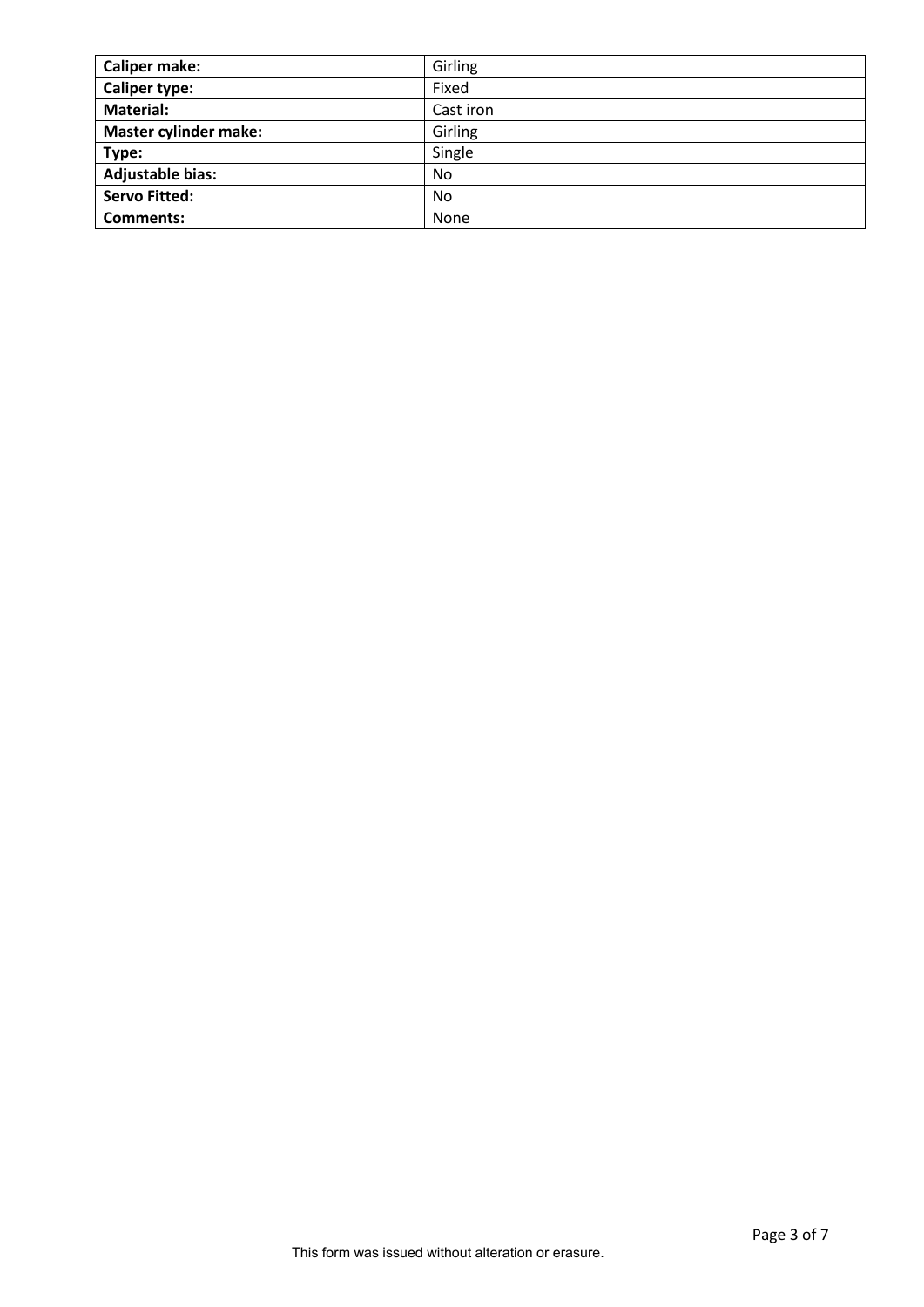| Make:                               | Ford                                                                |                         |          |  |  |  |
|-------------------------------------|---------------------------------------------------------------------|-------------------------|----------|--|--|--|
| Model:                              | Pre - cross flow type                                               |                         |          |  |  |  |
|                                     | 105E                                                                |                         |          |  |  |  |
|                                     | 113E                                                                |                         |          |  |  |  |
| No. cylinders:                      | Four                                                                | <b>Configuration:</b>   | In-line  |  |  |  |
| <b>Cylinder Block-material:</b>     | Cast iron                                                           | <b>Two/Four Stroke:</b> | Four     |  |  |  |
| <b>Bore - Original:</b>             | 80.96 mm                                                            | Max allowed:            | 82.46 mm |  |  |  |
| Stroke - original:                  | Max allowed:<br>48.41 mm<br>48.41 mm                                |                         |          |  |  |  |
| Capacity - original:                | Max allowed:<br>997 cc<br>1034 cc                                   |                         |          |  |  |  |
| <b>Super - Bore - Original:</b>     | Max allowed:<br>82.5 mm<br>81 mm                                    |                         |          |  |  |  |
| Super - Stroke - original:          | Max allowed:<br>58.39 mm<br>58.39 mm                                |                         |          |  |  |  |
| <b>Super - Capacity - original:</b> | Max allowed:<br>1198 cc<br>1249 cc                                  |                         |          |  |  |  |
| <b>Identifying marks:</b>           | Above the driver's side engine mounting                             |                         |          |  |  |  |
|                                     | 105E-6015                                                           |                         |          |  |  |  |
|                                     | 113E-6015                                                           |                         |          |  |  |  |
| Cooling method:                     | Liquid                                                              |                         |          |  |  |  |
| <b>Comments:</b>                    | Any 7.12" height deck block with the following Engine Casting Block |                         |          |  |  |  |
|                                     | number: 105E-6015, 109E-6015, 113E-6015.                            |                         |          |  |  |  |
|                                     | Later 5 main bearing engines not permitted.                         |                         |          |  |  |  |

# *2.1. ENGINE*

## *2.1. CYLINDER HEAD*

| Make:                     | Ford                                 |           |              |          |       |
|---------------------------|--------------------------------------|-----------|--------------|----------|-------|
| No. of valves/cylinder:   | Two                                  | Inlet:    | One          | Exhaust: | One   |
| No. of ports total:       | Eight                                | Inlet:    | Four         | Exhaust: | Four  |
| No. of camshafts:         | <b>One</b>                           | Location: | <b>Block</b> | Drive:   | Chain |
| Valve actuation:          | <b>Pushrod and Rocker</b>            |           |              |          |       |
| Spark plugs/cylinder:     | One                                  |           |              |          |       |
| <b>Identifying marks:</b> | N/A                                  |           |              |          |       |
| <b>Comments:</b>          | Cylinder head is pre-crossflow type. |           |              |          |       |

#### *2.1. LUBRICATION*

| Method:              | Wet sump | Oil tank location: | N/A |
|----------------------|----------|--------------------|-----|
| Dry sump pump type:  | N/A      | Location:          | N/A |
| Oil cooler standard: | No       | Location:          | N/A |
| Comments:            | None     |                    |     |

## *2.2. IGNITION SYSTEM*

| Type:           | Points, coil and distributor              |
|-----------------|-------------------------------------------|
| Make:           | Lucas/Autolite                            |
| <b>Comments</b> | Breakerless electronic ignition permitted |

# *2.3. FUEL SYSTEM*

| Carburettor Make - 105E:    | Solex   | Model: | <b>B30 PSE1-3</b> |
|-----------------------------|---------|--------|-------------------|
| Size:                       | N/A     |        |                   |
| Carburettor Make - 123E:    | Weber   | Model: | 36 DC-01          |
| Size:                       | Various |        |                   |
| <b>Fuel injection Make:</b> | N/A     | Type:  | N/A               |
| Supercharged:               | No.     | Type:  | N/A               |
| Comments:                   | None    |        |                   |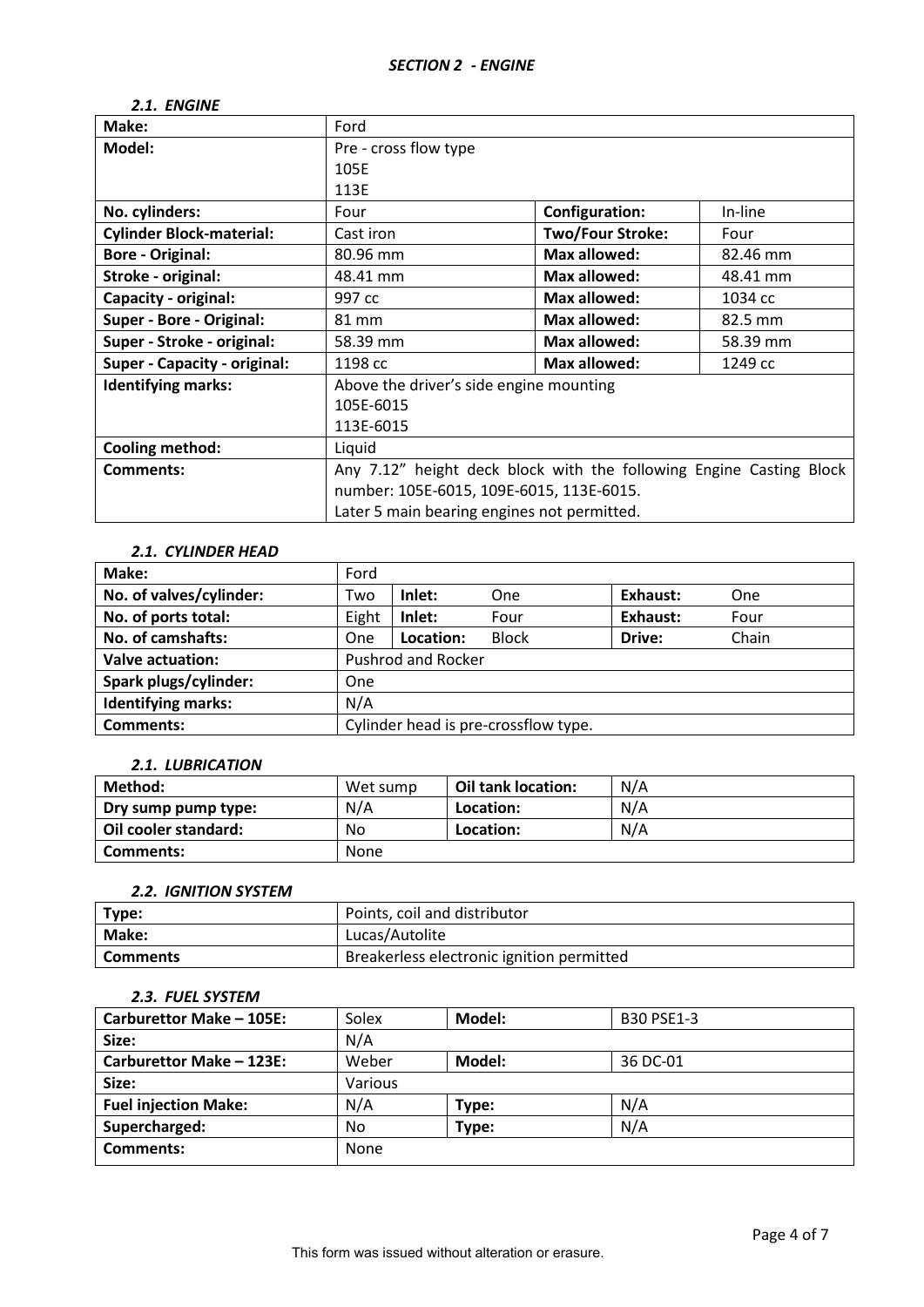#### *SECTION 3 - TRANSMISSION*

#### *3.1. CLUTCH*

| Make:                 | Ford      |
|-----------------------|-----------|
| Type:                 | Dry plate |
| Diameter:             | 184 mm    |
| <b>No. of Plates:</b> | One       |
| <b>Actuation:</b>     | Hydraulic |
| <b>Comments:</b>      | None      |

### *3.2. TRANSMISSION*

| Type:                                | Syncromesh                                |  |
|--------------------------------------|-------------------------------------------|--|
|                                      | 105E models - no syncromesh on first gear |  |
|                                      | 123E models - all syncromesh              |  |
| Make:                                | Ford                                      |  |
| <b>Gearbox location:</b>             | Behind engine                             |  |
| No. forward speeds:                  | Four                                      |  |
| <b>Gearchange type and location:</b> | Central floor lever                       |  |
| Case material:                       | Cast iron                                 |  |
| <b>Identifying marks:</b>            | N/A                                       |  |
| <b>Comments:</b>                     | Alloy bell housung permitted              |  |

#### *3.1. FINAL DRIVE*

| Make:              | Ford           | Model: | 'English 'Banjo type |
|--------------------|----------------|--------|----------------------|
| Type:              | Live rear axle |        |                      |
| <b>Ratios:</b>     | Various        |        |                      |
| Differential type: | Banjo          |        |                      |
| <b>Comments:</b>   | None           |        |                      |

## *3.2. TRANSMISSION SHAFTS (EXPOSED)*

| l Number:    | One.                                              |
|--------------|---------------------------------------------------|
| Location:    | Gearbox to final drive                            |
| Description: | Tubular and Open tail shaft with twin uni joints. |
| l Comments:  | <b>One</b>                                        |

## *3.1. WHEELS & TYRES*

-

| <b>Wheel type - Original:</b>  | Pressed disc                               |                   | <b>Material - Original:</b> | Steel             |  |
|--------------------------------|--------------------------------------------|-------------------|-----------------------------|-------------------|--|
| Wheel type - Allowed:          | Steel                                      |                   | <b>Material - Allowed:</b>  | Steel             |  |
|                                | Alloy (period style)                       |                   |                             | Alloy             |  |
| <b>Fixture method:</b>         | Studs and nuts                             | No. studs:        |                             | Four              |  |
| Wheel dia. & rim width         | <b>FRONT</b>                               |                   |                             | <b>REAR</b>       |  |
| Original - 105E:               | $4'' \times 13''$                          |                   |                             | $4'' \times 13''$ |  |
| Allowed - 105E                 | $5'' \times 13''$                          |                   |                             | $5'' \times 13''$ |  |
| Original - 123E:               | $5.5'' \times 13''$<br>$5.5'' \times 13''$ |                   |                             |                   |  |
| Allowed - 123E                 | $6'' \times 13''$                          | $6'' \times 13''$ |                             |                   |  |
| <b>Tyre Section:</b>           |                                            |                   |                             |                   |  |
| Allowed:                       | Refer approved tyre list.                  |                   |                             |                   |  |
| <b>Aspect ratio - minimum:</b> | 60% minimum aspect ratio.                  |                   |                             |                   |  |
| <b>Comments:</b>               | None                                       |                   |                             |                   |  |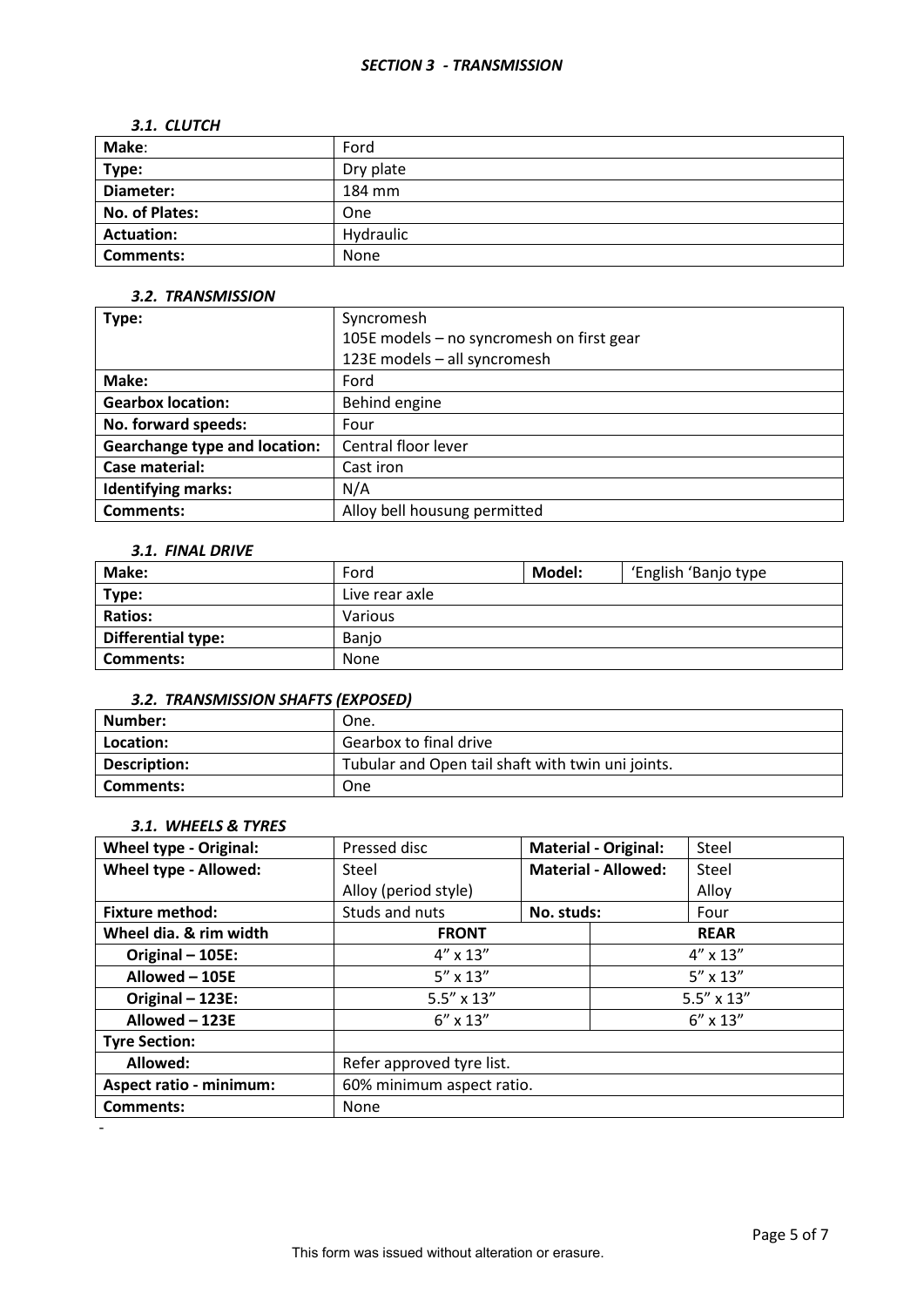### *SECTION 4 GENERAL*

#### *4.1. FUEL SYSTEM*

| <b>Tank Location:</b> | Rear                                     | Capacity: | 32 litres |
|-----------------------|------------------------------------------|-----------|-----------|
| Fuel pump, type:      | Mechanical<br>on engine   Make:<br>block |           | AC        |
| Comments:             | None                                     |           |           |

## *4.2. ELECTRICAL SYSTEM*

| Voltage:                 | $\sim$<br>∸        | <b>Alternator fitted:</b> | Generator |
|--------------------------|--------------------|---------------------------|-----------|
| <b>Battery Location:</b> | Engine compartment |                           |           |
| Comments:                | <b>None</b>        |                           |           |

#### *4.3. BODYWORK*

| Type:         | 2 door sedan | <b>Material:</b> | Steel |
|---------------|--------------|------------------|-------|
| No. of seats: | Four         | No. doors:       | Two   |
| Comments:     | None         |                  |       |

### *4.4. DIMENSIONS*

| Track - Front: | 1220 mm | Rear:                  | 1220 mm |
|----------------|---------|------------------------|---------|
| Wheelbase:     | 2290 mm | <b>Overall length:</b> | 3890 mm |
| Dry weight:    | 735 kg  |                        |         |
| Comments:      | None    |                        |         |

### *4.5. SAFETY EQUIPMENT*

Refer applicable Group Regulations